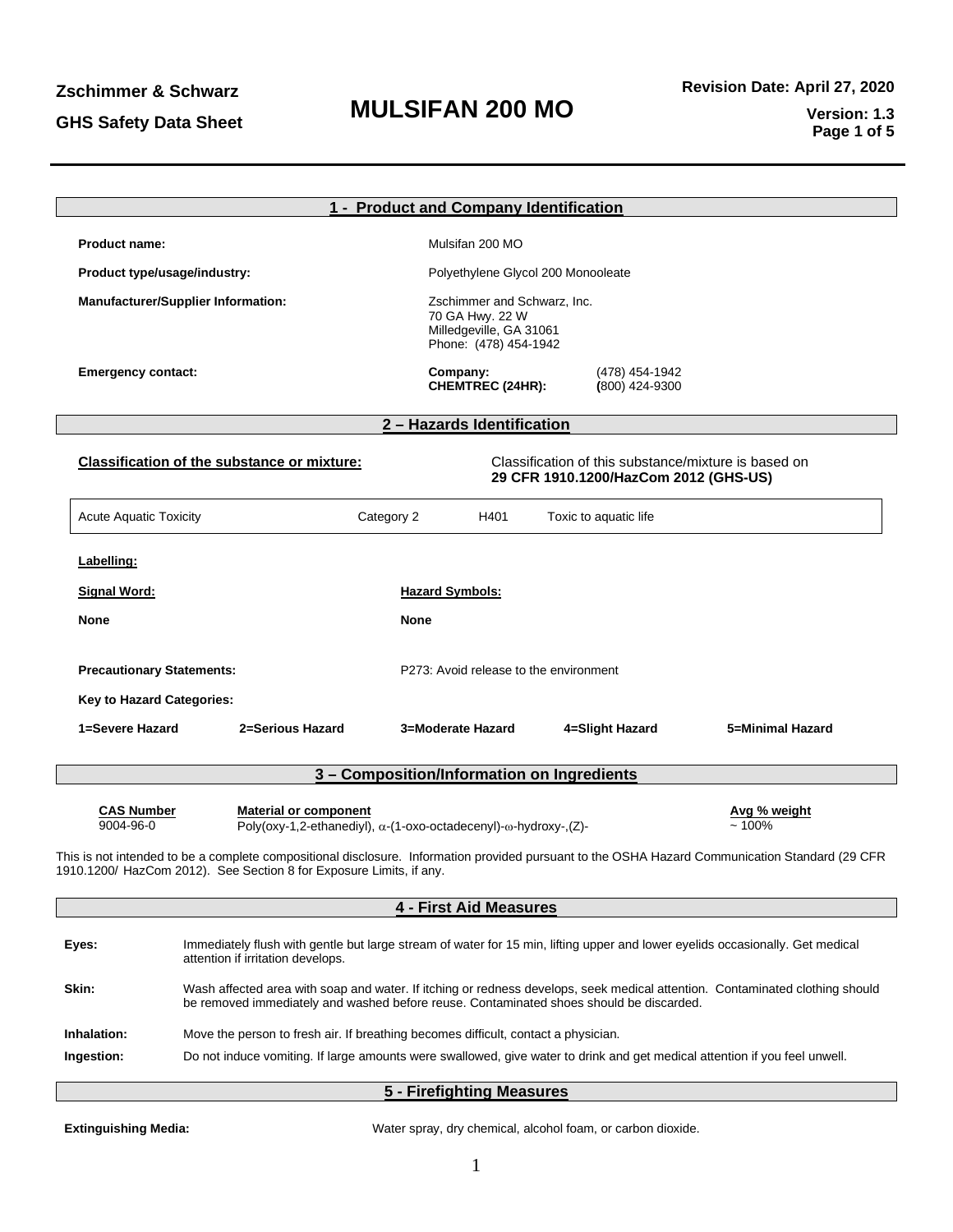#### **MULSIFAN 200 MO** GHS Safety Data Sheet **MULSIFAN 200 MO** Version: 1.3<br>Regalact Regard of E

# **Page 2 of 5**

| Unsuitable Extinguishing Media:                                | None known.                                                                                                                                                                                                                      |  |  |  |  |
|----------------------------------------------------------------|----------------------------------------------------------------------------------------------------------------------------------------------------------------------------------------------------------------------------------|--|--|--|--|
| <b>Special Protective Equipment for Firefighters:</b>          | Self-contained breathing apparatus and protective clothing when fighting any chemical fire.                                                                                                                                      |  |  |  |  |
| <b>Unusual Fire &amp; Explosion Hazards:</b>                   | In case of fire, containers may explode from internal pressure. Cool with water. May emit<br>toxic fumes of CO and CO <sub>2</sub> under fire conditions.                                                                        |  |  |  |  |
|                                                                | 6 - Accidental Release Measures                                                                                                                                                                                                  |  |  |  |  |
| <b>Personal precautions:</b>                                   | Avoid contact with skin and eyes. Avoid breathing vapors or mists. Keep people away from<br>and upwind of spill/leak. Ensure adequate ventilation, especially in confined areas. Keep<br>away from heat and sources of ignition. |  |  |  |  |
| <b>Environmental precautions:</b>                              | P273: Avoid release to the environment<br>Limit leakage with earth or sand. Do not discharge into the drains/surface water/groundwater.<br>Dispose of absorbed material in accordance with local, state and federal regulations. |  |  |  |  |
| <b>Methods for Containment/Cleaning Up:</b>                    | Take up with absorbent material (e.g. vermiculite, general purpose binder). Dispose of<br>absorbed material in accordance with local, state, and federal regulations.                                                            |  |  |  |  |
|                                                                | 7 - Handling and Storage                                                                                                                                                                                                         |  |  |  |  |
| Handling:                                                      | P261: Avoid breathing mists of product<br>P262: Do not get in eyes, on skin, or on clothing<br>P264: Wash thoroughly after handling<br>P280: Wear protective gloves/eye protection                                               |  |  |  |  |
| Storage:                                                       | P402+404: Store in a dry place. Store in a closed container<br>P403+233: Store in a well-ventilated place. Keep container tightly closed<br>Protect from moisture. Store in cool dry places between 32°F (0°C) and 95°F (35°C).  |  |  |  |  |
| <b>Special Packaging Requirements:</b>                         | None known.                                                                                                                                                                                                                      |  |  |  |  |
| Incompatible Materials or Fire/Explosion<br><b>Protection:</b> | Strong oxidizers, strong acids, and strong bases at high temperatures.                                                                                                                                                           |  |  |  |  |
| 8 - Exposure Controls/Personal Protection                      |                                                                                                                                                                                                                                  |  |  |  |  |
| <b>Personal Protective Equipment (PPE):</b>                    |                                                                                                                                                                                                                                  |  |  |  |  |
| <b>Hand Protection:</b>                                        | Use impervious gloves.                                                                                                                                                                                                           |  |  |  |  |
| <b>Eye Protection:</b>                                         | Wear safety glasses with side shields.                                                                                                                                                                                           |  |  |  |  |
| <b>Skin Protection:</b>                                        | Wear protective clothing.                                                                                                                                                                                                        |  |  |  |  |
| <b>Respiratory Protection:</b>                                 | Recommended if ventilation is limited.                                                                                                                                                                                           |  |  |  |  |
| <b>Engineering Measures/Controls:</b>                          |                                                                                                                                                                                                                                  |  |  |  |  |

**Ventilation:** Ensure adequate ventilation to maintain product at acceptable airborne levels. Other measures: Eye-wash station.

**Exposure Limits/Guidelines:**

| Material | CAS# | <b>BASIS</b> | <b>TYPE</b> | <b>VALUE</b> |
|----------|------|--------------|-------------|--------------|
| None     |      |              |             |              |

#### **9 - Physical and Chemical Properties**

| Form and Appearance:  | Clear to slightly hazy, yellow to<br>amber liquid | Odor:                          | Fatty            |
|-----------------------|---------------------------------------------------|--------------------------------|------------------|
| pH:                   | $~1$ – 6.5 $\omega$ 5%                            | <b>Odor Threshold:</b>         | N/D              |
| <b>Boiling Point:</b> | $>$ 347°F (175°C)                                 | <b>Melting/Freezing point:</b> | $<$ 42°F (5.6°C) |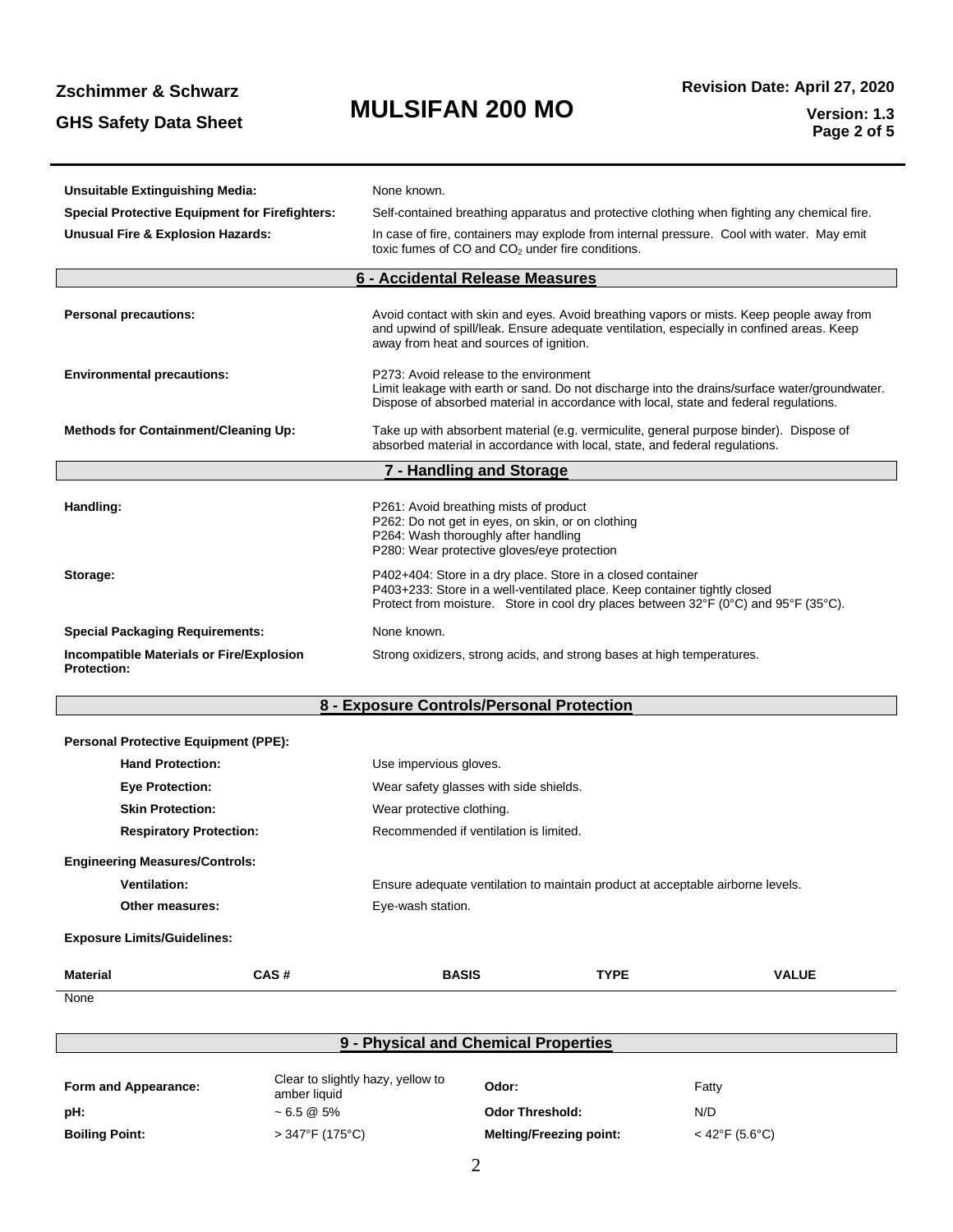## **Zschimmer & Schwarz GHS Safety Data Sheet**

## **MULSIFAN 200 MO**

**Revision Date: April 27, 2020**

**Page 3 of 5**

| Vapor Pressure:<br>< 0.01 mmHg @ 20°C                                                                                                                                                                                                              |                                                                        |                                                          |                                                                                   |
|----------------------------------------------------------------------------------------------------------------------------------------------------------------------------------------------------------------------------------------------------|------------------------------------------------------------------------|----------------------------------------------------------|-----------------------------------------------------------------------------------|
|                                                                                                                                                                                                                                                    |                                                                        | Vapor Density (Air=1):                                   | N/A                                                                               |
| <b>Flash Point:</b><br>> 302°F (150°C) (COC)                                                                                                                                                                                                       |                                                                        | <b>Evaporation Rate:</b>                                 | < 0.01                                                                            |
| UEL:<br>N/A                                                                                                                                                                                                                                        | LEL:                                                                   |                                                          | N/A                                                                               |
| N/D<br><b>Viscosity:</b>                                                                                                                                                                                                                           |                                                                        | <b>Solubility in Water:</b>                              | Dispersible                                                                       |
| <b>Octanol/Water Partition</b><br>$-5.94$ (lit.)<br>Coefficient:                                                                                                                                                                                   | <b>Bulk Density:</b>                                                   | Specific Gravity/                                        | ~10.97                                                                            |
| Auto-ignition temperature:<br>N/D                                                                                                                                                                                                                  |                                                                        | <b>Decomposition Temperature:</b>                        | N/D                                                                               |
| <b>Volatile content:</b><br>$< 1.0\%$                                                                                                                                                                                                              | <b>VOC Data:</b>                                                       |                                                          | N/D                                                                               |
|                                                                                                                                                                                                                                                    | <b>10 - Stability and Reactivity</b>                                   |                                                          |                                                                                   |
| <b>Chemical Stability:</b>                                                                                                                                                                                                                         | Product is stable under ordinary conditions of use and storage.        |                                                          |                                                                                   |
| <b>Hazardous Polymerization:</b>                                                                                                                                                                                                                   | Will not occur.                                                        |                                                          |                                                                                   |
| <b>Conditions to Avoid:</b>                                                                                                                                                                                                                        | Exposure to moist air or water.                                        |                                                          |                                                                                   |
| <b>Incompatible Materials:</b>                                                                                                                                                                                                                     | Strong oxidizers, strong acids, and strong bases at high temperatures. |                                                          |                                                                                   |
| <b>Hazardous Decomposition Products:</b>                                                                                                                                                                                                           | irritating aldehydes.                                                  |                                                          | Extremely high temperatures may produce $COx$ ; thermal decomposition may produce |
|                                                                                                                                                                                                                                                    | 11 - Toxicological Information                                         |                                                          |                                                                                   |
|                                                                                                                                                                                                                                                    |                                                                        |                                                          |                                                                                   |
| <b>Principle Routes of Exposure:</b>                                                                                                                                                                                                               |                                                                        | Eye contact, skin contact, ingestion, inhalation (mist). |                                                                                   |
|                                                                                                                                                                                                                                                    |                                                                        |                                                          |                                                                                   |
| Test type:                                                                                                                                                                                                                                         | <b>Species:</b>                                                        | <b>Results:</b>                                          | <b>Comments:</b>                                                                  |
| LD50                                                                                                                                                                                                                                               | Rat                                                                    | >2000 mg/kg                                              |                                                                                   |
|                                                                                                                                                                                                                                                    |                                                                        |                                                          |                                                                                   |
| <b>Species:</b>                                                                                                                                                                                                                                    | <b>Results:</b>                                                        | <b>Comments:</b>                                         |                                                                                   |
| Rabbit                                                                                                                                                                                                                                             | Non-irritating                                                         |                                                          |                                                                                   |
| Rabbit                                                                                                                                                                                                                                             | Non-irritating                                                         |                                                          |                                                                                   |
|                                                                                                                                                                                                                                                    |                                                                        |                                                          |                                                                                   |
| Species:                                                                                                                                                                                                                                           | <b>Results:</b>                                                        | <b>Comments:</b>                                         |                                                                                   |
| Human                                                                                                                                                                                                                                              | No effects known                                                       |                                                          |                                                                                   |
| <b>Acute Data:</b><br><b>Acute Toxicity</b><br>Route of exposure:<br>Oral<br><b>Irritation and Corrosion</b><br>Target organ:<br>Eyes<br>Skin<br><b>Sensitization</b><br>Target organ:<br>Skin<br>Specific Target Organ Toxicity - Single Exposure |                                                                        |                                                          |                                                                                   |
| <b>Species:</b>                                                                                                                                                                                                                                    | Results:                                                               | <b>Comments:</b>                                         |                                                                                   |
|                                                                                                                                                                                                                                                    |                                                                        | $\blacksquare$                                           |                                                                                   |
|                                                                                                                                                                                                                                                    |                                                                        |                                                          |                                                                                   |
|                                                                                                                                                                                                                                                    |                                                                        |                                                          |                                                                                   |
| Target organ:<br>None<br><b>Chronic Data:</b><br>Carcinogenicity<br><b>IARC</b><br><b>NTP</b>                                                                                                                                                      | <b>ACGIH</b>                                                           |                                                          | <b>OSHA</b>                                                                       |
| No<br>No                                                                                                                                                                                                                                           | No                                                                     |                                                          | No                                                                                |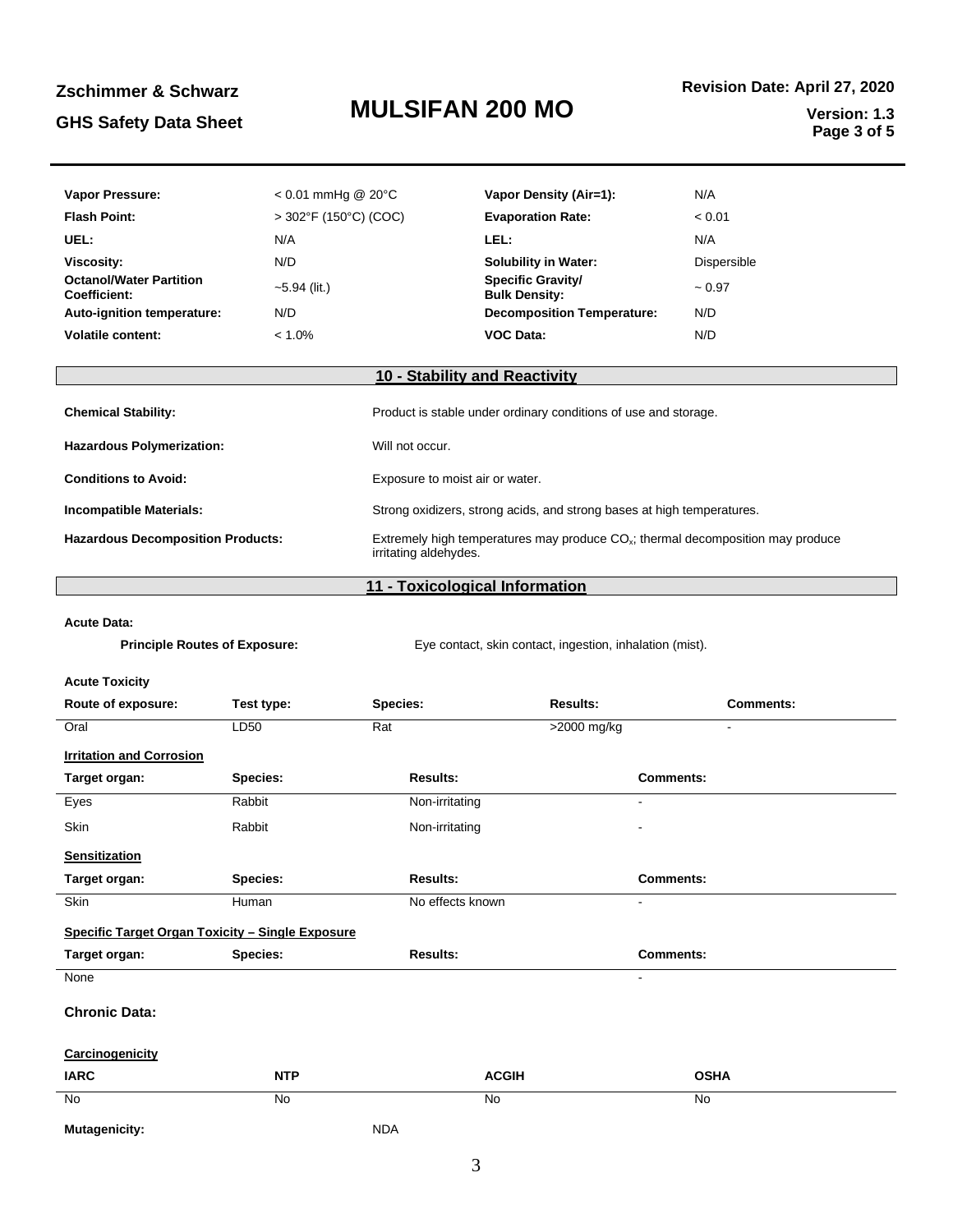Ĭ.

## **MULSIFAN 200 MO**

| <b>Reproductive Effects:</b>                      |             | <b>NDA</b>                                                                                                                          |                 |                                                                                  |  |  |  |
|---------------------------------------------------|-------------|-------------------------------------------------------------------------------------------------------------------------------------|-----------------|----------------------------------------------------------------------------------|--|--|--|
| <b>Target Organ Effects:</b>                      |             | <b>NDA</b>                                                                                                                          |                 |                                                                                  |  |  |  |
|                                                   |             | 12 - Ecological Information                                                                                                         |                 |                                                                                  |  |  |  |
| <b>Acute Aquatic Toxicity</b>                     |             |                                                                                                                                     |                 |                                                                                  |  |  |  |
| <b>Species:</b>                                   | Test type:  | <b>Exposure time:</b>                                                                                                               | <b>Results:</b> | <b>Comments:</b>                                                                 |  |  |  |
| Fish                                              | <b>LC50</b> | 96h                                                                                                                                 | $1 - 10$ mg/l   | H401: Toxic aquatic life                                                         |  |  |  |
| Daphnia magna                                     | EC50        | 48h                                                                                                                                 | $1 - 10$ mg/l   | H401: Toxic aquatic life                                                         |  |  |  |
|                                                   |             |                                                                                                                                     |                 |                                                                                  |  |  |  |
| <b>Environmental Fate</b>                         |             |                                                                                                                                     |                 |                                                                                  |  |  |  |
| Persistence/Degradability:                        |             | Product is readily biodegradable.<br>>60% in 28d                                                                                    |                 |                                                                                  |  |  |  |
| COD/BOD5:                                         |             | <b>NDA</b>                                                                                                                          |                 |                                                                                  |  |  |  |
| <b>Bioaccumulation Potential:</b>                 |             |                                                                                                                                     |                 | No bioconcentration is expected because of the relatively high water solubility. |  |  |  |
| <b>Mobility in Soil:</b>                          |             | <b>NDA</b>                                                                                                                          |                 |                                                                                  |  |  |  |
| <b>Other Adverse Effects:</b>                     |             | <b>NDA</b>                                                                                                                          |                 |                                                                                  |  |  |  |
|                                                   |             |                                                                                                                                     |                 |                                                                                  |  |  |  |
|                                                   |             | 13 - Disposal Considerations                                                                                                        |                 |                                                                                  |  |  |  |
| Product:                                          |             | Dispose of absorbed material/content and/or container in accordance with local, state, federal<br>and/or international regulations. |                 |                                                                                  |  |  |  |
| Packaging:                                        |             | <b>NDA</b>                                                                                                                          |                 |                                                                                  |  |  |  |
|                                                   |             | <b>14 - Transport Regulations</b>                                                                                                   |                 |                                                                                  |  |  |  |
| <b>US DOT Regulations (Land Transport):</b>       |             |                                                                                                                                     |                 |                                                                                  |  |  |  |
| <b>Proper Shipping Name:</b>                      |             | Not regulated.                                                                                                                      |                 |                                                                                  |  |  |  |
| <b>Hazard Class:</b>                              |             | Not regulated.                                                                                                                      |                 |                                                                                  |  |  |  |
| <b>UN Number:</b>                                 |             | Not regulated.                                                                                                                      |                 |                                                                                  |  |  |  |
| <b>Packing Group:</b>                             |             | Not regulated.                                                                                                                      |                 |                                                                                  |  |  |  |
| <b>Label Required:</b>                            |             | Not regulated.                                                                                                                      |                 |                                                                                  |  |  |  |
| <b>Other Information:</b>                         |             | Not regulated.                                                                                                                      |                 |                                                                                  |  |  |  |
| IATA/ICAO Regulations (Air Transport):            |             |                                                                                                                                     |                 |                                                                                  |  |  |  |
| <b>Proper Shipping Name:</b>                      |             | Not regulated.                                                                                                                      |                 |                                                                                  |  |  |  |
| <b>Hazard Class:</b>                              |             | Not regulated.                                                                                                                      |                 |                                                                                  |  |  |  |
| <b>UN Number:</b>                                 |             | Not regulated.                                                                                                                      |                 |                                                                                  |  |  |  |
| <b>Packing Group:</b>                             |             | Not regulated.                                                                                                                      |                 |                                                                                  |  |  |  |
| <b>Label Required:</b>                            |             | Not regulated.                                                                                                                      |                 |                                                                                  |  |  |  |
| <b>Other Information:</b>                         |             | Not regulated.                                                                                                                      |                 |                                                                                  |  |  |  |
| <b>IMDG/IMO Regulations (Maritime Transport):</b> |             |                                                                                                                                     |                 |                                                                                  |  |  |  |
| <b>Proper Shipping Name:</b>                      |             | Not regulated.                                                                                                                      |                 |                                                                                  |  |  |  |
| <b>Hazard Class:</b>                              |             | Not regulated.                                                                                                                      |                 |                                                                                  |  |  |  |
| <b>UN Number:</b>                                 |             | Not regulated.                                                                                                                      |                 |                                                                                  |  |  |  |
| <b>Packing Group:</b>                             |             | Not regulated.                                                                                                                      |                 |                                                                                  |  |  |  |
| <b>Label Required:</b>                            |             | Not regulated.                                                                                                                      |                 |                                                                                  |  |  |  |
| <b>EMS Number:</b>                                |             | Not regulated.                                                                                                                      |                 |                                                                                  |  |  |  |